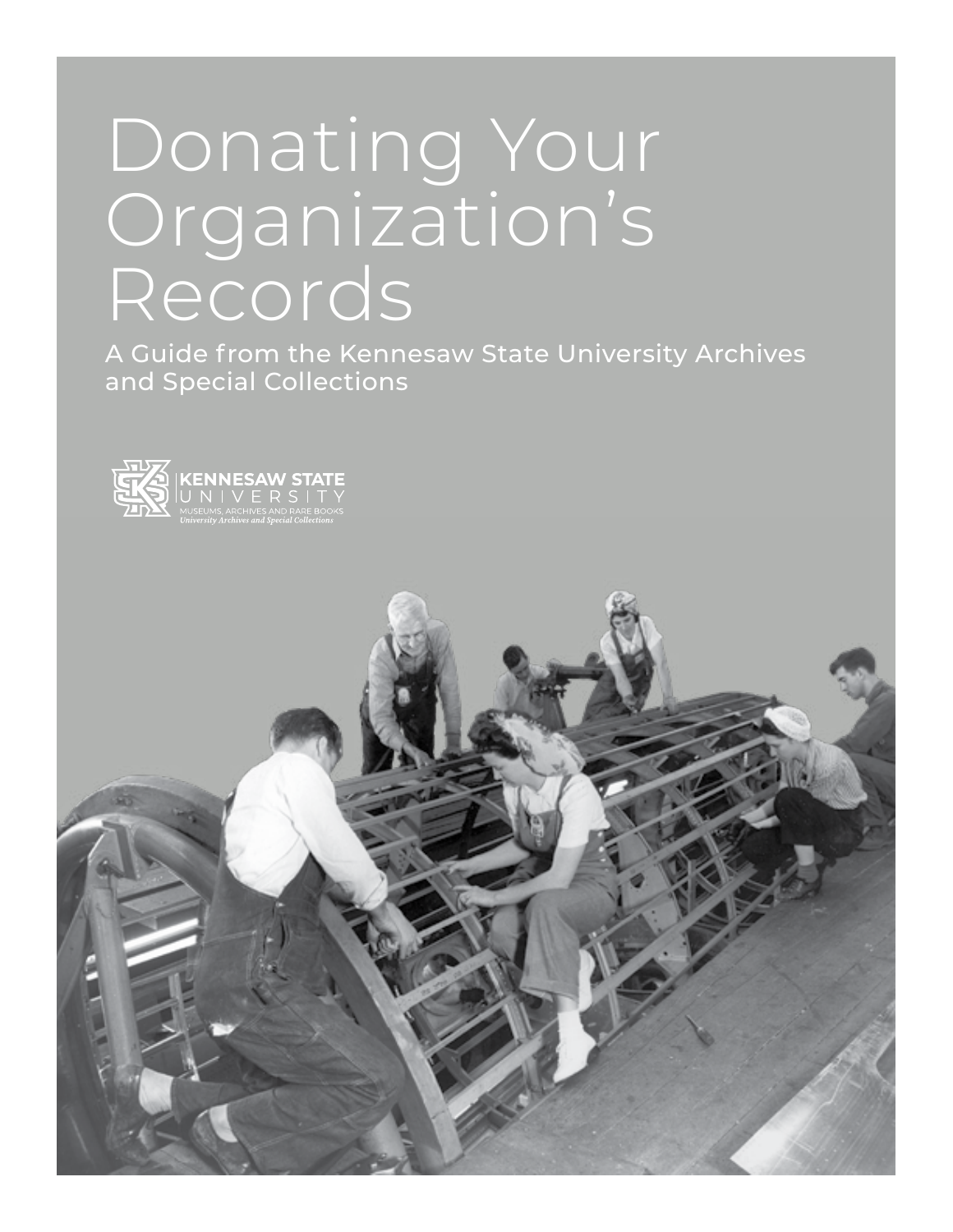## Organization Histories Preserved for Community Memory

The heart of your organization's memory is in its people and records. To save its history, it is important for an organization to save the original letters, minutes, reports, photographs, publications, and other documents—in both physical and digital forms—that officers, members, directors, employees, or volunteers have produced and compiled over the years. These documents provide unique testimony to the achievements, progress, and identity of your organization. Such materials are also extremely valuable for administrative, legal, fiscal, and public relations purposes. Your organization's history is important to your community, too. By donating your organization's records to the Kennesaw State University Archives and Special Collections, you will assure that its history and heritage will be part of your community's collective memory.

### What can KSU's professional archivists do with my organization's donation?

Archivists' priorities are the selection and preservation of archival records, as well as making these materials available for research. If an organization is considering donating materials to our archives, we can discuss the historical significance of these records and advise you if KSU would be the best repository for these materials. If the organization's records are a good fit for our collections and the organization agrees to donate them, our repository can:

- provide the materials with environmentally-controlled and secure storage
- oversee their proper handling and use,
- provide research access to the contents of the records, both to your organization and to the public, and
- collaborate with KSU instructors to develop course assignments utilizing the records

## What Documents Should Be Placed at KSU?

Many of the records produced by an organization have long-term value. The KSU Archives is interested in the records that best illustrate the purpose, activities, and policies of your organization. Such documents usually represent an "end product" a final report, for example, instead of a draft. Archives are more interested in related groups of materials rather than individual items. Records should be inactive—that is, no longer regularly used for routine business. Records of defunct organizations are also often of interest to an archival repository.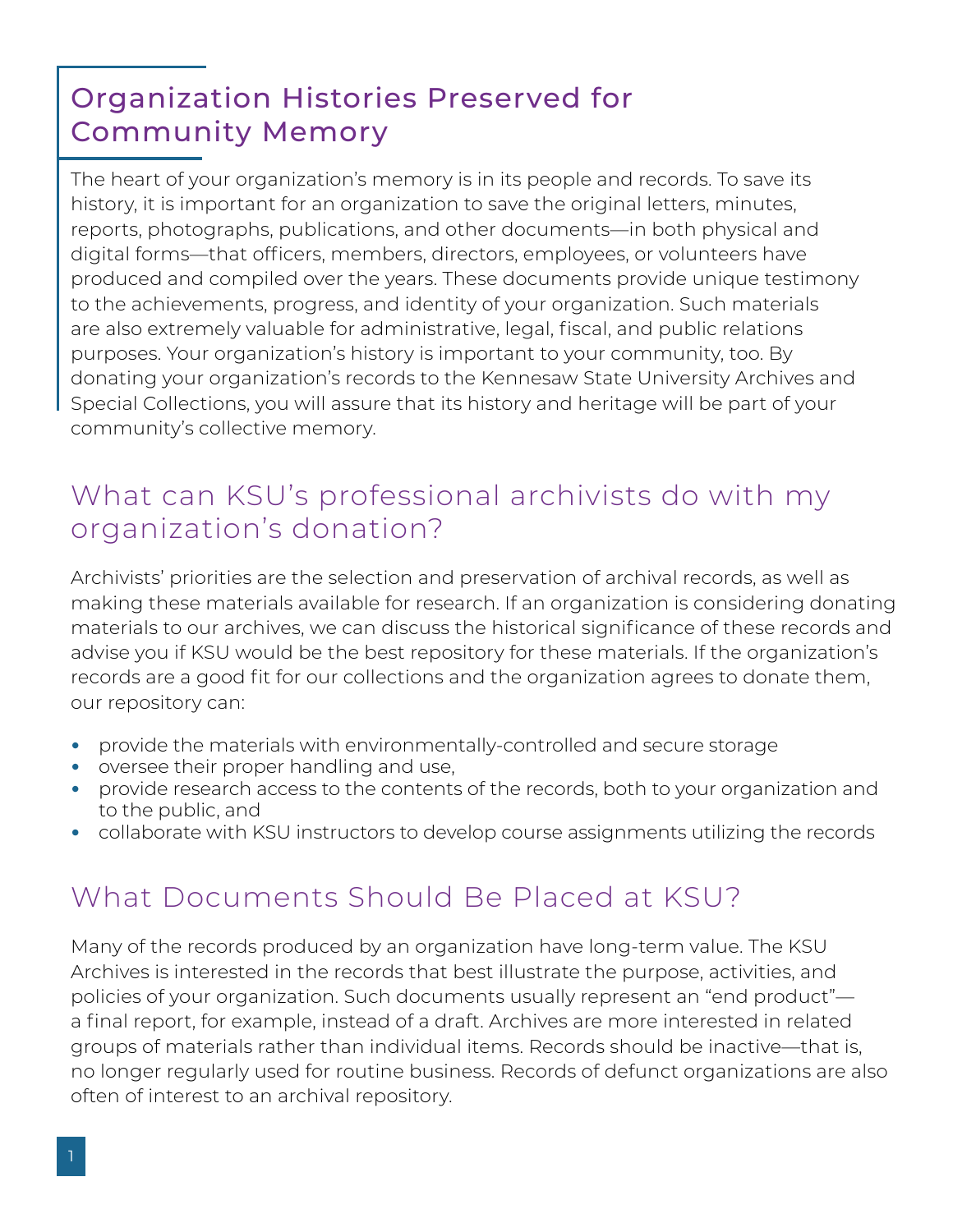The KSU Archives collects records of organizations which pertain to North and Northwest Georgia. These include collections such as the Cobb County Chapter of the NAACP Records, the Georgia Marble Collection, and the Marietta Housing Authority Records.

## What Is Historically Valuable Material?

Many types of materials can be valuable for researchers. KSU's professional archivists are experts in identifying materials that should be transferred to an archival repository or manuscript library. Before records are transferred to KSU, an archivist will survey your organization's papers and digital files to determine which materials have enduring historical value. The research value of records may be diminished if items are removed or if the records are rearranged, so you should contact our archivists before weeding, discarding, or reorganizing papers and records, regardless of their location or format.

Listed below are some types of records that archival repositories preserve for historical and administrative research.

- Architectural records
- Articles of
- Audio recordings
- Budgets
- Bylaws and revisions
- Clippings
- Constitution and revisions
- Correspondence/email of officers
- Data sets
- Directories
- Financial statements
- Handbooks
- incorporation, charters Legal documents
	- Memoranda
	- Minutes of meetings
	- Membership lists
	- Motion picture film, videotape, audio recordings, DVDs, and CDs
	- Newsletters and other publications (generated by the organization)
- Organizational charts
- Pamphlets, brochures, fliers, etc.
- Photographs
- Planning documents
- Press releases
- Reports (annual, committee, etc.)
- Rosters
- Scrapbooks
- Speeches
- Subject files

Please note that the above list pertains to digital versions of such items as well.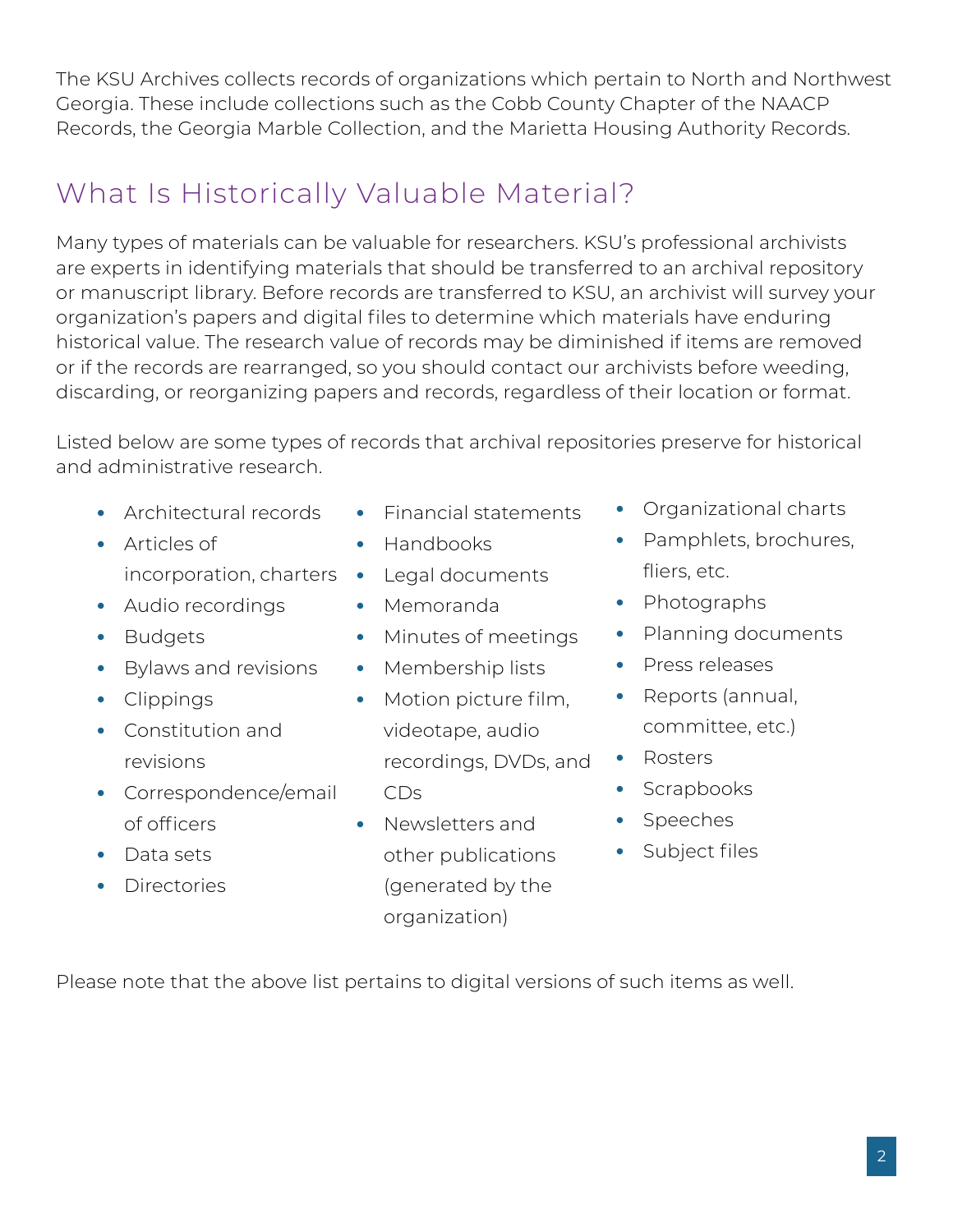To ensure the preservation of materials for potential transfer to the KSU Archives, physical items should be kept in a cool, dry, temperature-stable environment. Digital materials should be backed up regularly and have descriptive file names and consistent naming conventions.

While we may not accept everything that you offer (due to space constraints or our collecting mission), we always welcome the chance to review material. If it does not fit the scope of our repository, we may be able to refer you to another institution.

## Donating Your Organization's Records

#### **Donations**

Representatives of your organization and the repository will sign a deed of gift that documents the legal transfer of ownership and outlines the conditions of the donation to the mutual agreement of all involved.

As a condition of accepting the gift, the KSU Archives reserves the right to exhibit or use for research any collection of materials, but we cannot promise or guarantee that donated material will be used in any specific manner.

If your organization is an ongoing enterprise, it is best to make periodic donations of records to your selected repository at regular intervals determined through discussion with our archivists. To assure regular contact, your organization can add the periodic transfer of inactive records to the duties of one of its officers.

Our digital archivist will be able to advise you further on the donation of digital materials. Part of the process is discussing how you use your computer in your work or personal life, including organization, file names, and file storage, especially storage in places, such as backup disks or thumb drives, other computing devices, networked or cloud storage, or on the Internet. The archivist will also discuss any concerns you may have about deleted content, passwords, and personally identifiable information contained on donated digital storage media.

#### **Access to Collections**

KSU's policies regarding availability, duplication, and publication govern access to the materials in our repository. An archivist will discuss the repository's access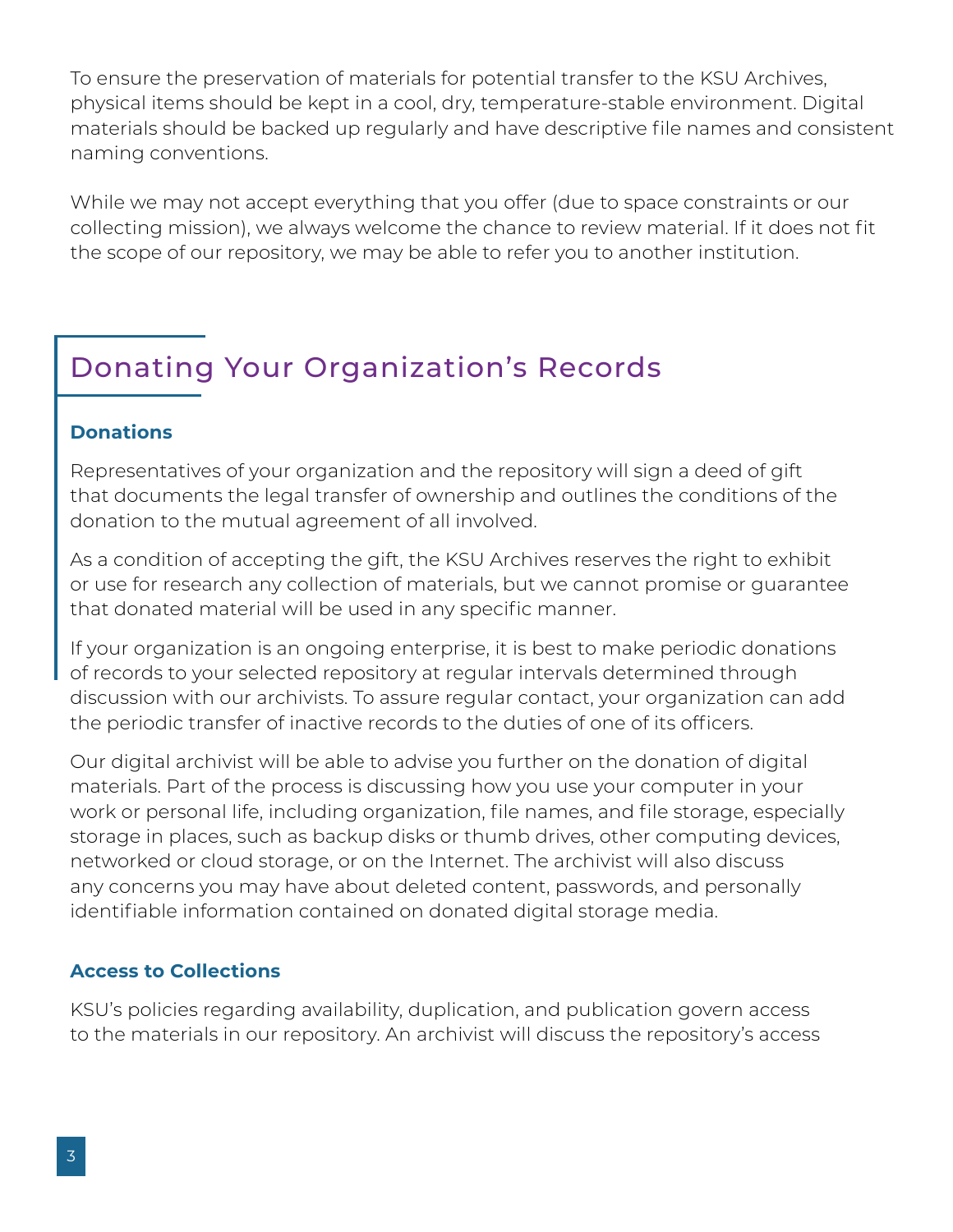policies and any special needs or concerns with a representative of your organization before completing the deed of gift.

Sensitive material may exist in physical and born-digital organizational records. To protect the privacy of individuals or trade secrets, it may be necessary to discuss restrictions on access to portions of the collection. While our preference is to make all materials freely accessible to researchers, we will agree to reasonable and equitable restrictions for limited periods of time.

*"Donating the Cobb County Branch NAACP archives to KSU was a win-win for Cobb County. . . . Now students attending this major university can learn the contributions our branch is making in Cobb."* 

- Deane Bonner, donor of the NAACP Cobb County Branch Records

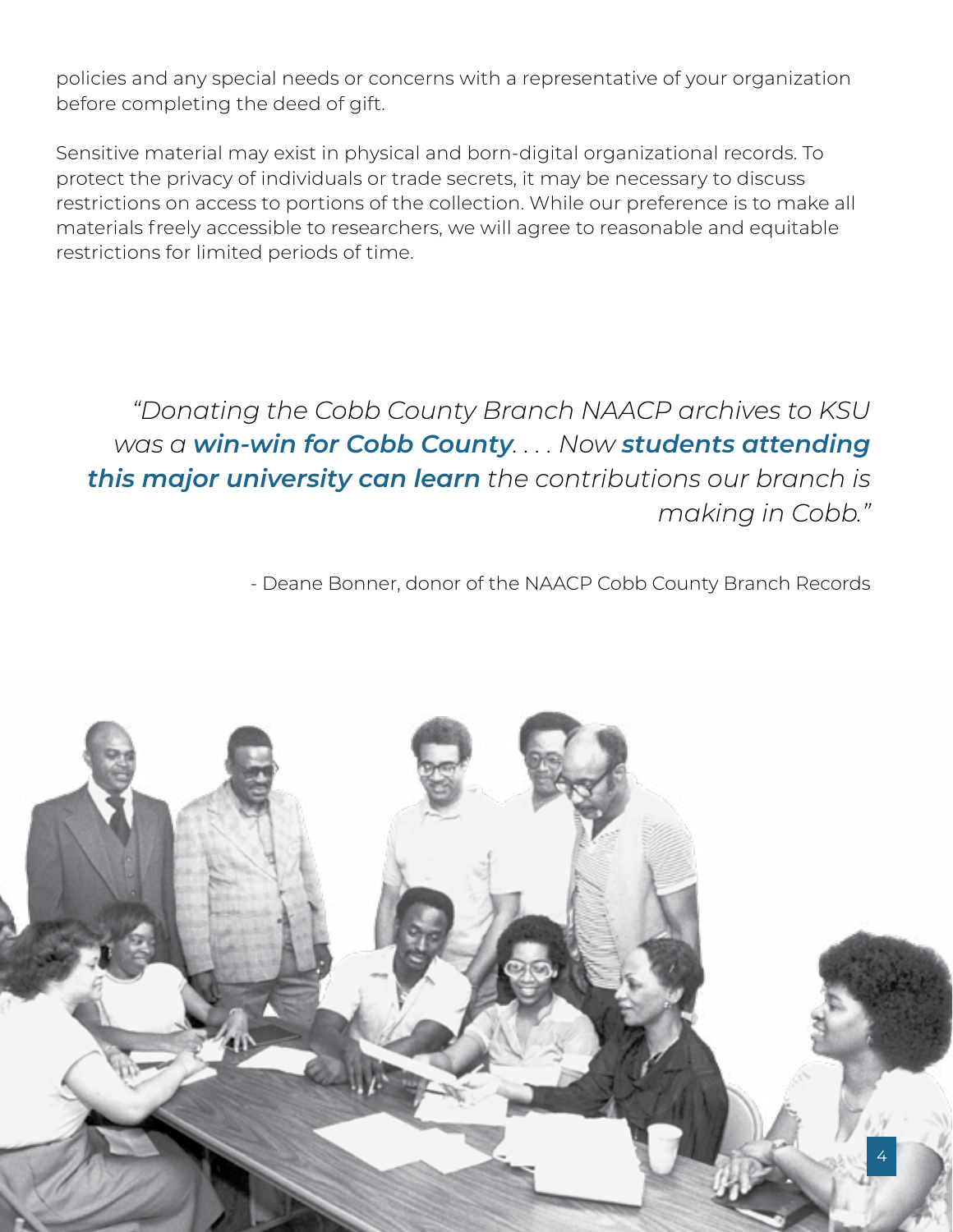### **Copyright**

Assignment of copyright can be complex, and your organization should discuss issues of copyright ownership with the archivist and with your organization's own legal counsel before completing a deed of gift.

Under the terms of U.S. Copyright Law, repositories may provide copies of items in their collections for scholarly research use. Under the "fair use" exemption, the law permits that researchers may publish portions of an item under copyright. Permission to publish or quote extensively from the material must still be obtained from the copyright holder. To learn more about copyright, see www.copyright.gov, or ask your organization's legal counsel.

#### **Tax Deductions**

Your organization should speak with its tax accountant or attorney about the possibility of a tax deduction for the donation of material to an archival repository. Our archivists cannot give tax advice, nor are they permitted to appraise the monetary value of a collection being considered for KSU. They may provide your organization with a list of appraisers who can make monetary appraisals of the materials for the organization, for a fee. The donor organization arranges and pays for any such appraisal.

#### **Monetary Donations**

Preparing materials for use by researchers is the most costly operation in a repository. We are grateful to donors who are able to assist by providing funds toward the arrangement, cataloging, and conservation of their organization's records.

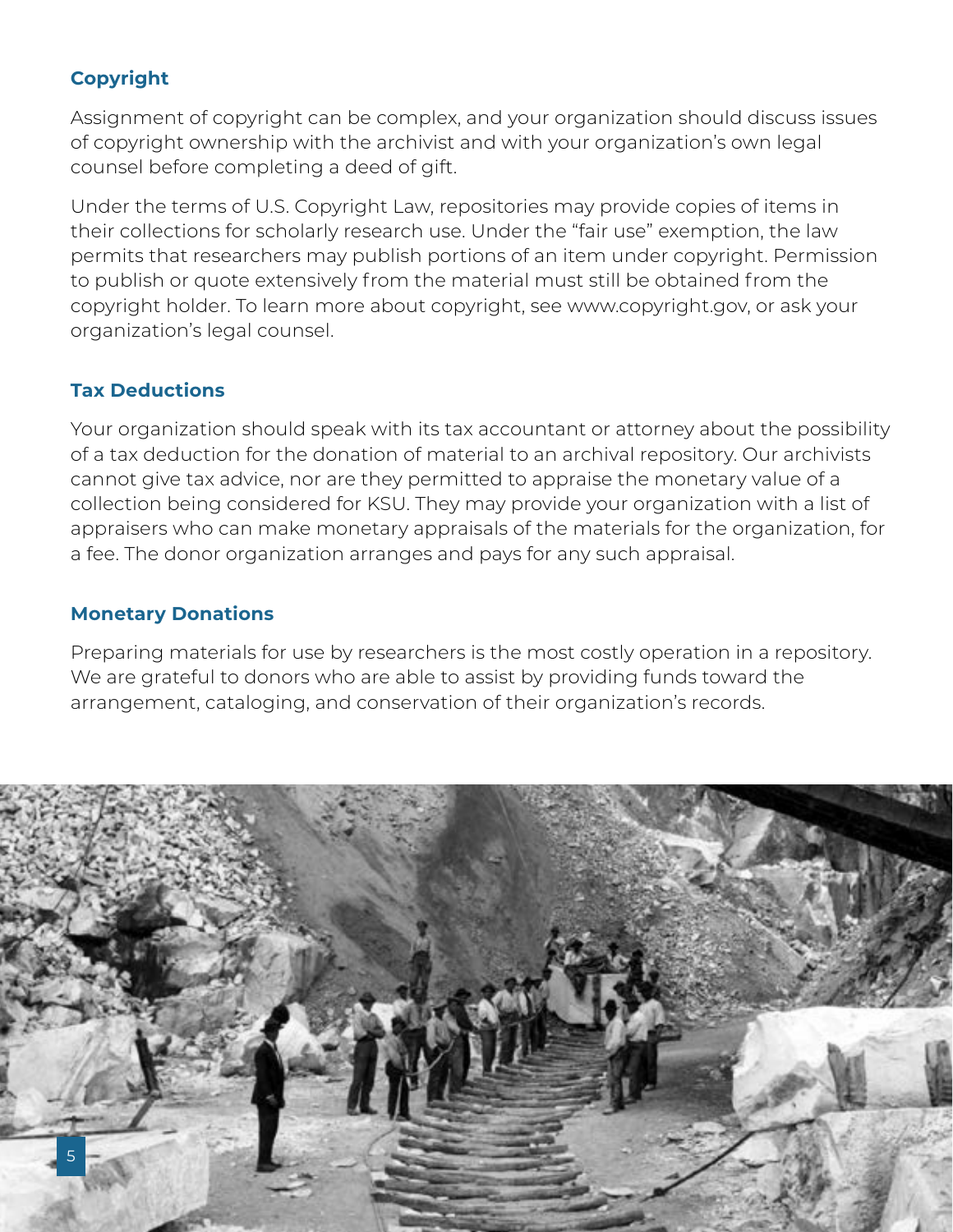This guide was adapted from content prepared by the Manuscript Repositories Section of the Society of American Archivists (CC-BY 4.0) and Georgia State University.

#### Image Credits:

*Cover image* Bell Aircraft Georgia Division (Marietta) Collection

*Page 4*  National Association for the Advancement of Colored People (NAACP) Cobb County Branch Records

Page 5 Georgia Marble Company Records

*Page 6* Bobbie Bailey Collection